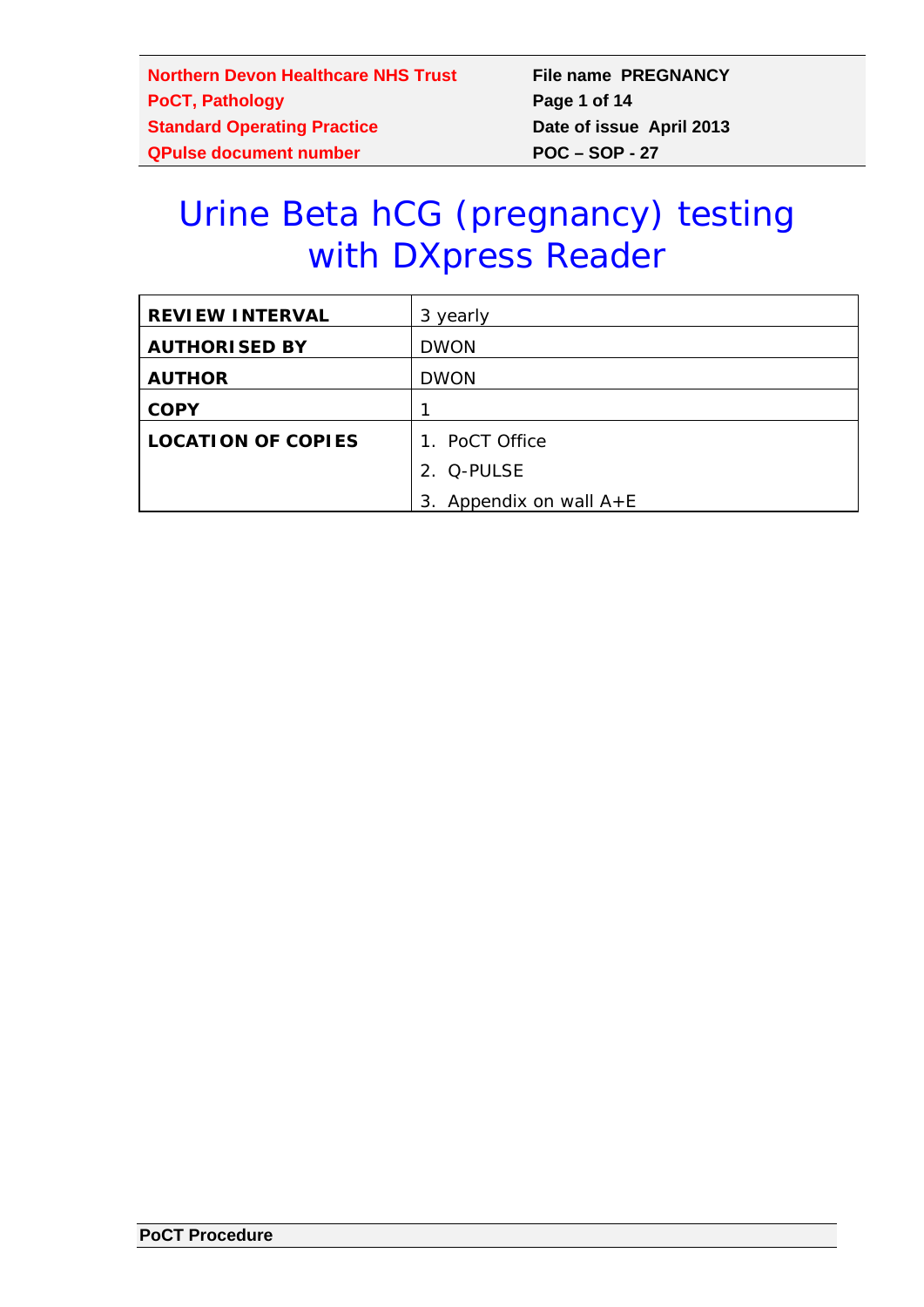# **CONTENTS**

| $\mathbf 1$                                                 |              |  |
|-------------------------------------------------------------|--------------|--|
| $\overline{2}$                                              |              |  |
| 3                                                           |              |  |
| 4                                                           |              |  |
| 5                                                           |              |  |
| 6                                                           |              |  |
| 6.1<br>6.2<br>6.3<br>6.4<br>6.5<br>6.6<br>6.7<br>6.8<br>6.9 | 6.10<br>6.11 |  |
| 7                                                           |              |  |
| 8.0                                                         |              |  |
| 8.1                                                         |              |  |
| 8.2                                                         |              |  |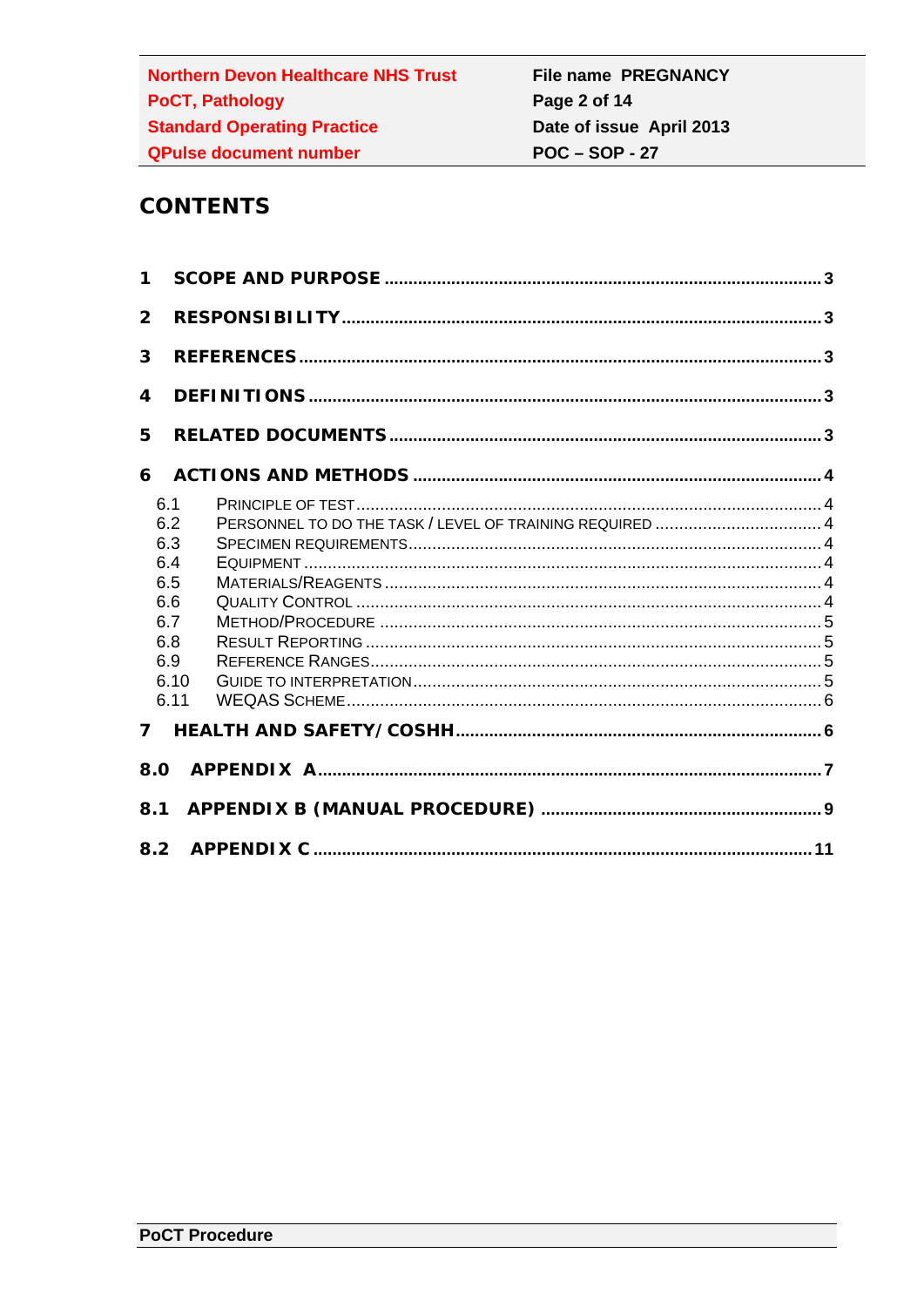## **1 SCOPE AND PURPOSE**

Detection of raised human beta chorionic gonadotropin to diagnose pregnancy, missed abortion and ectopic pregnancy.

## **2 RESPONSIBILITY**

The head of department has overall responsibility for the performance of this assay.

Routine running, staffing and Quality Assurance are the responsibility of a senior member of staff under the direction of the head of department.

Review and updating of the Standard Operating procedure is the responsibility of the Point of Care Testing Manager with reference to current documentation.

## **3 REFERENCES**

1. Braunstein, G.D., Rasor, J., Adler, D., Danzer, H., and Wade, M.E. Serum Human Chorionic Gonadotropin Levels Throughout Normal Pregnancy, Am. J. Obstet. Gynecol. 1976; 126:678.

2. Krieg, A.F. Pregnancy Tests and Evaluation of Placental Function in: Clinical Diagnosis and Management by Laboratory Methods, 16<sup>th</sup> ed., Henry, J.B. (ed.) W.B. Saunders Co., Philadelphia, pp. 680, 1979.

3. See references on pack insert Q-Pulse POC-Ext-16.

### **4 DEFINITIONS**

- β-HCG Beta Human Chorionic Gonadatropin, the hormone measured as an indicator of pregnancy.
- PoCT Point of care Testing, pathology investigations performed outside the laboratory setting.
- QC Quality Control, materials or processes used to check system performance.
- EQA External Quality Assurance, materials/processes used to check system performance that are supplied by an external source.

# **5 RELATED DOCUMENTS**

Medical Devices Policy.

Infection Control Policy.

POC-EXT-22 Extract from training manual see appendix A.

POC-EXT-16 BioSign hCG One Step Pregnancy Urine Test REF BSP -121 kit insert see appendix B.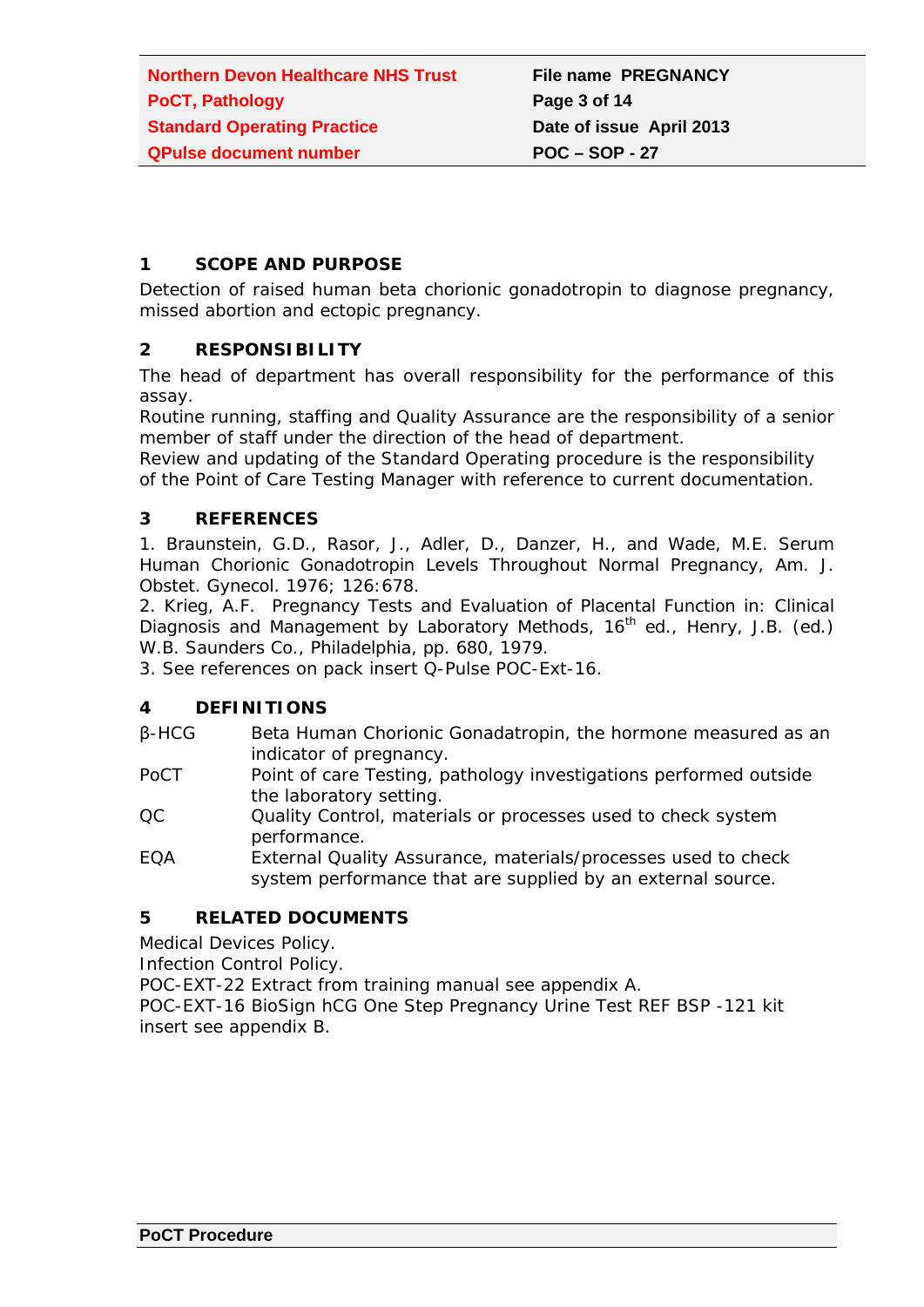# **6 ACTIONS AND METHODS**

# **6.1 Principle of test**

High sensitivity testing based on an immunochemical sandwich assay, relying on the recognition and formation of specific antibody  $-$  hCG - antibody+dye complexes on a porous carrier. The membrane is coated with mouse anti-hCG in the Test Band region and goat anti-mouse in the Control Band region, and a monoclonal anti-hCG/colloidal gold conjugate is coated in the sample application region. When urine is added to the sample well it migrates along the membrane mixing with and carrying the coloured gold-conjugate. If the urine contains >25 mIU/mL of hCG then a detectable line will form in the Test Band region. If the level of hCG in the sample is less than 25 mIU/mL then no line will be detected, but in both cases a line must be detected at the Control Band region to demonstrate that test function is satisfactory. The DXpress reader uses image analysis to "read" the test cassette and compares the colour intensity of the lines against calibration values held in its memory and derives a qualitative result.

# **6.2 Personnel to do the task / level of training required**

Staff should only undertake the procedure if they have had the relevant training.

# **6.3 Specimen requirements**

**Volume Required:** 3 drops fresh urine. Early morning samples are best as they are more concentrated, very dilute urines should be avoided.

**Storage:** Samples may be stored in a container, without additive, refrigerated at 2--8°C for 2 days or longer frozen. N.B. Samples must be brought to room temperature and mixed before testing.

# **6.4 Equipment**

DXpress cassette reader (LSR 2000P) BioSign hCG One Step Pregnancy Urine Test (web basket BSP 12235) Blank calibrator (R2810)

# **6.5 Materials/Reagents**

Printer paper (TPR24) or Labels (SPR24).

# **6.6 Quality Control**

Status Control kit 135-100A (Positive and Negative)

External WEQAS scheme.

System and cassette self checks.

Internal quality controls will be run periodically.

External quality controls are circulated bi monthly and should be run by user as patient tests.

System calibration will be performed by PoCT staff weekly.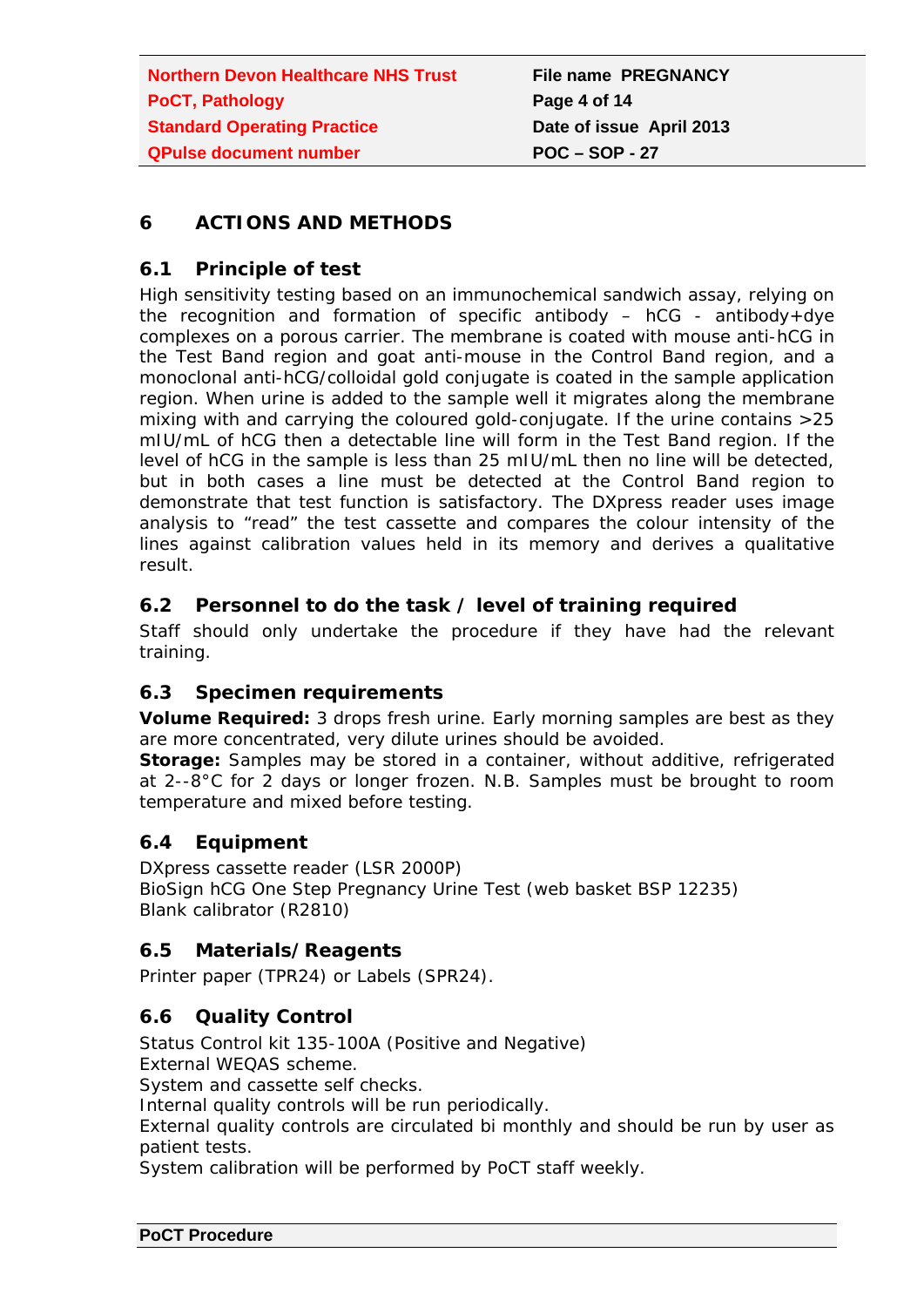| <b>Northern Devon Healthcare NHS Trust</b> | <b>File name PREGNANCY</b> |
|--------------------------------------------|----------------------------|
| <b>PoCT, Pathology</b>                     | Page 5 of 14               |
| <b>Standard Operating Practice</b>         | Date of issue April 2013   |
| <b>QPulse document number</b>              | $POC - SOP - 27$           |

Regular system checks need to be performed by selecting the following:

Main menu> Option 2 "Run QC" > Option 1"Self Check".

# **6.7 Method/Procedure**

The test device must not be used if the foil pouch containing it is damaged in any way e.g. there is a tear in it.

Once the pouch is opened the test must be used within 5-10 minutes or discarded and another opened.

Test Protocol

See attached manufacturer instruction in Appendix A if the reader should fail tests can be performed manually as in Appendix B.

If uncertain of the result repeat the test ensuring that correct timing and sample application have been used in a well lit environment. If possible get another person to view the result. If still inconclusive repeat the test 48hrs later ensuring a reasonably concentrated sample is used. If an urgent result is required, contact the Biochemistry Laboratory for advice.

Refer to kit insert attached for further details.

# **6.8 Result Reporting**

Results must be entered clearly into the notes as positive or negative and the date, time and person performing the test must also be recorded. As stated in the pack insert the result must not be read after 5mins.

# **6.9 Reference Ranges**

See below.

# **6.10 Guide to interpretation**

In normal pregnancy, hCG can be detected 7-10 days after conception. Usually, the test can be used as early as the first day of a missed period. If the menstrual cycle length is irregular, the test time can be based on the longest cycle length that occurred in the past few months. If a negative result is obtained and pregnancy is still suspected, the test can be repeated in 2-4 days. In normal pregnancies hCG will reach 20 iu/L in 4-5 days (visible as a weak positive). However the detection of hCG at this level does not necessarily indicate a viable pregnancy as implantations can spontaneously abort. An ectopic pregnancy will show a much slower rise or even plateau with hCG values lower than for a comparable stage of normal pregnancy. A fall in concentration will suggest a failing pregnancy or miscarriage. The time post miscarriage before the levels become undetectable will depend on the peak level of hCG reached.

Raised levels of hCG are also present in other conditions e.g. hydatidiform moles/choriocarcinoma.

Current practice has brought about the requesting of quantitative serum hCG. These are currently available on request from Biochemistry but are only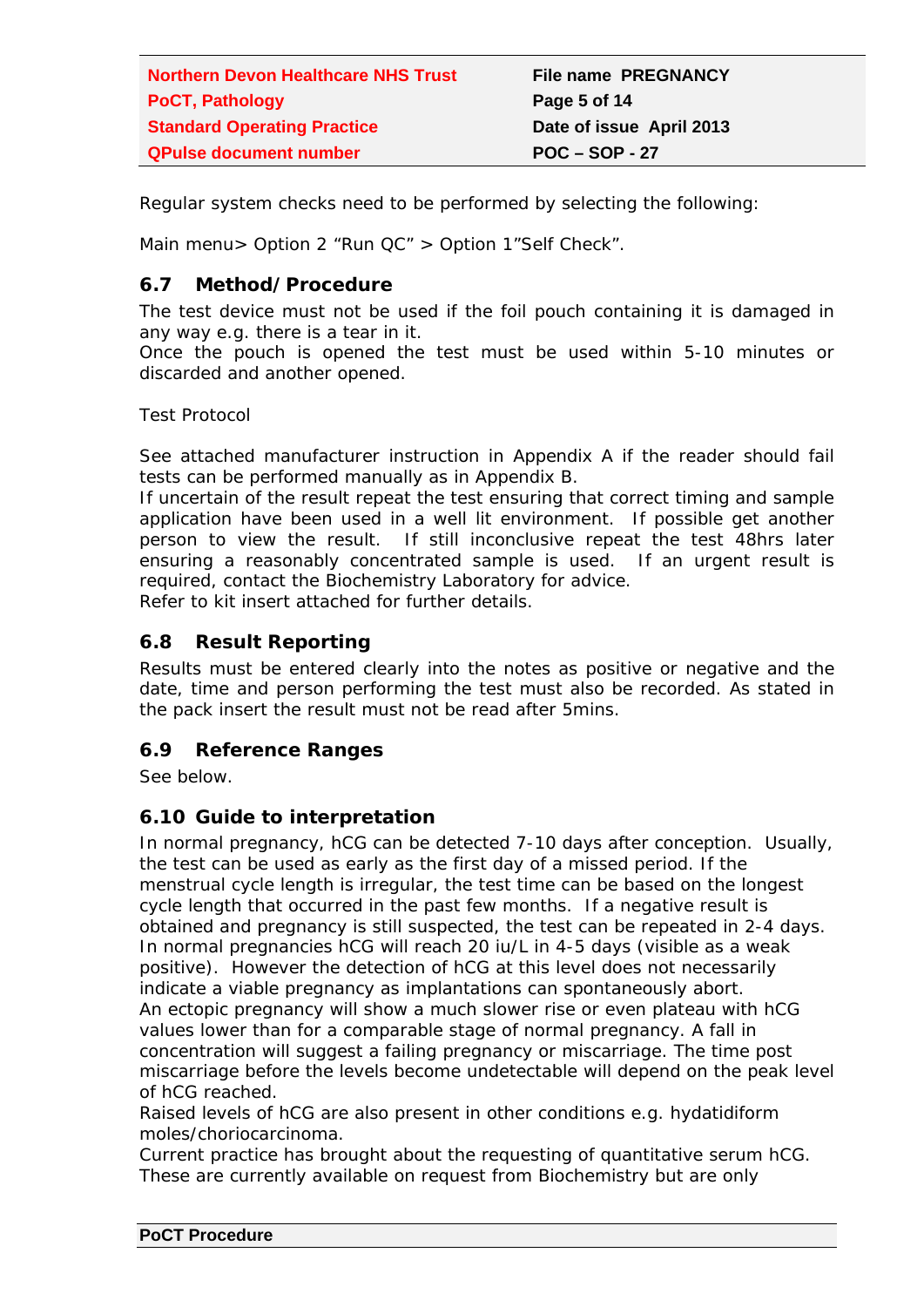| <b>Northern Devon Healthcare NHS Trust</b> | <b>File name PREGNANCY</b> |
|--------------------------------------------|----------------------------|
| <b>PoCT, Pathology</b>                     | Page 6 of 14               |
| <b>Standard Operating Practice</b>         | Date of issue April 2013   |
| <b>QPulse document number</b>              | $POC - SOP - 27$           |

routinely available for ectopic pregnancy screening (when abdominal ultrasound scans are negative) with two serum samples 48h apart. The assay of a sample urgently is generally not indicated but can be provided after discussion with Biochemistry.

## **6.11 WEQAS Scheme**

Upon receipt of the External Quality Controls, please treat as a patient urine sample and perform a pregnancy test on each sample.

Record the results on the sheet provided ensuring the results are noted against the correct sample.

Once completed return the form to PoCT, Pathology, Level One, NDDH.

The results are processed by a national reference centre and participating departments will be notified of results.

### **7 HEALTH AND SAFETY/COSHH**

Some components may contain human source material and/or other potentially hazardous ingredients that necessitate certain precautions:

Handle all components and all patient samples as recommended for any potentially infectious human serum or blood specimen in the HHS Publication No. (CDC) 93-8395, *Biosafety* in Microbiological and Biomedical Laboratories, U.S. Government Printing Office; Washington, DC, 1993, pages 16–18. Follow Universal Precautions when handling patient specimens as detailed by the Infection Control Manual.

Use disposable gloves. Wipe up spills promptly and decontaminate affected surfaces. Avoid generation of aerosols. Follow appropriate waste handling regulations applicable to your area (see Safety Code of Practice section 22).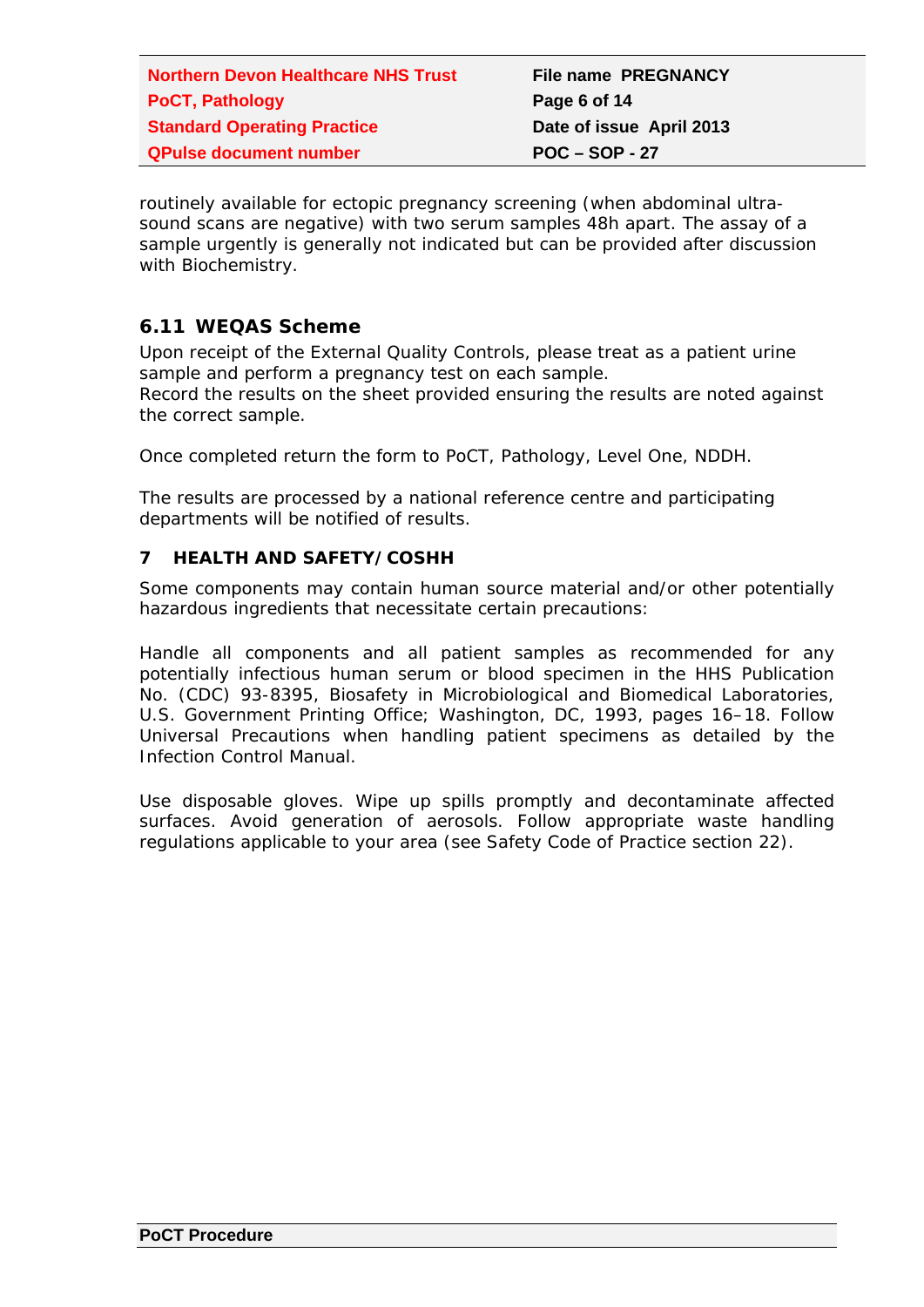| <b>Northern Devon Healthcare NHS Trust</b> | <b>File name PREGNANCY</b> |
|--------------------------------------------|----------------------------|
| <b>PoCT, Pathology</b>                     | Page 7 of 14               |
| <b>Standard Operating Practice</b>         | Date of issue April 2013   |
| <b>QPulse document number</b>              | $POC - SOP - 27$           |

### **8.0 APPENDIX A**

## **1 2**

|     | MAIN MENU                                                                                                                                    |
|-----|----------------------------------------------------------------------------------------------------------------------------------------------|
| [1] | <b>RUN PATIENT</b><br><b>121 RUN OC</b><br>[3] RECALL PATIENT RESULTS<br>[4] RECALL QC RESULTS<br><b>[5] SUPERVISOR MENU</b><br>[6] SHUTDOWN |

SELECT [1] RUN PATIENT.



Scan the Lot Number barcode on the box or pouch (if available) or enter the Lot Number using the keypad.

# **3 4**



Confirm the Product Name and Lot Number displayed on the screen. SELECT OK to go to the next step or CANCEL to re-enter the Lot Number.

The reader will automatically check whether this Lot Number and associated calibration profile exist in the reader database.

| INPUT OPERATOR ID |                           |
|-------------------|---------------------------|
|                   | Scan or enter Operator ID |
| ID                |                           |
|                   |                           |

SCAN or ENTER the Operator ID (up to 16 characters).

### **PoCT Procedure**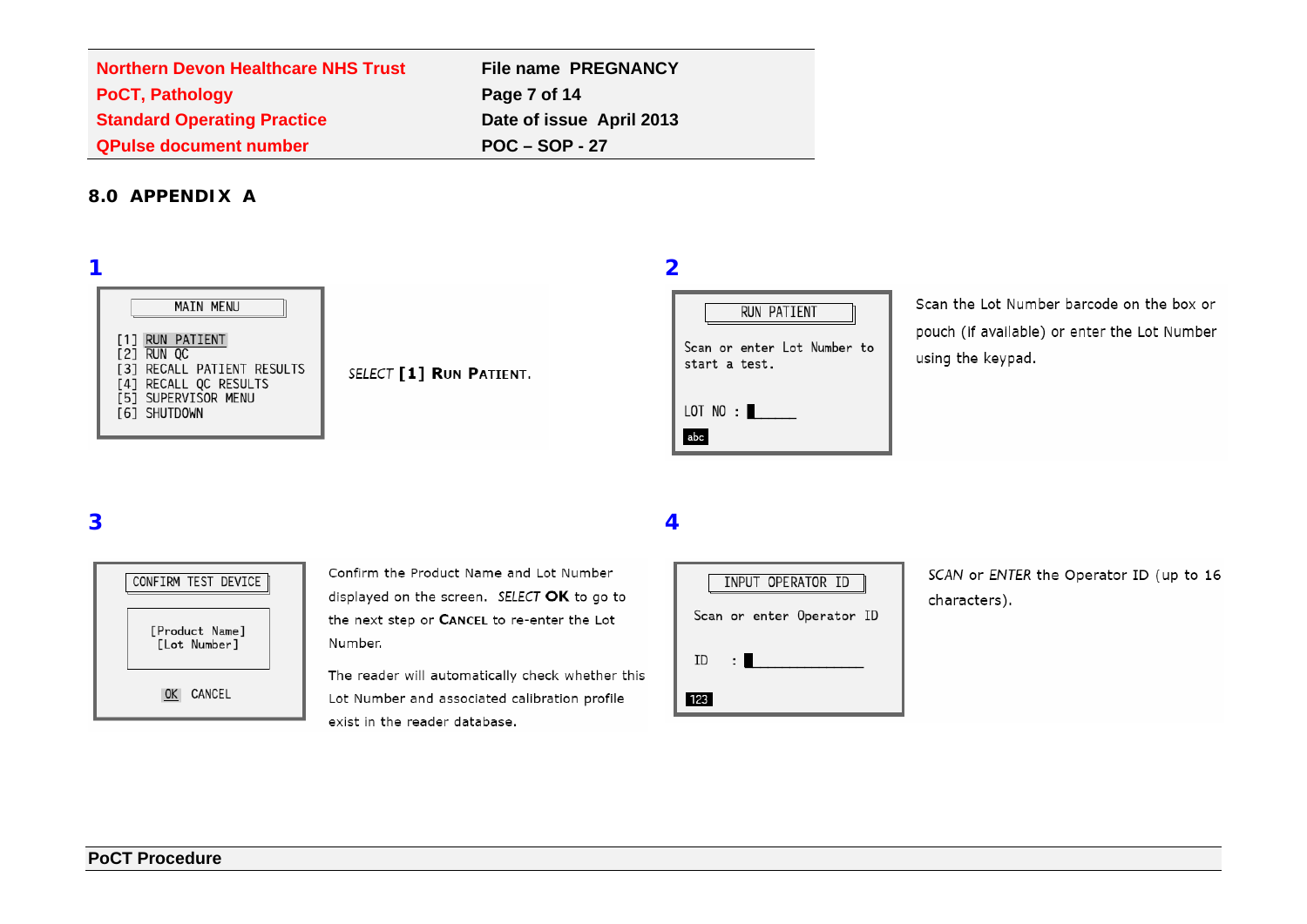| <b>Northern Devon Healthcare NHS Trust</b> | <b>File name PREGNANCY</b> |
|--------------------------------------------|----------------------------|
| <b>PoCT, Pathology</b>                     | Page 8 of 14               |
| <b>Standard Operating Practice</b>         | Date of issue April 2013   |
| <b>QPulse document number</b>              | $POC - SOP - 27$           |
|                                            |                            |



**7** Take a test cassette out of the box and check if the foil pouch containing it is damaged in any way, if there is any sign of damage discard it and use another test cassette. Tear open the foil pouch and follow the steps below. Once the pouch is opened the test must be used within 5-10 minutes or discarded and another opened.



**11** The result will be displayed on screen and printed on the tear off label. Remove the used test cassette and dispose of it in the appropriate bin for biologically contaminated waste. Ensure the cassette tray is shut to prevent damage/contamination.

### **PoCT Procedure**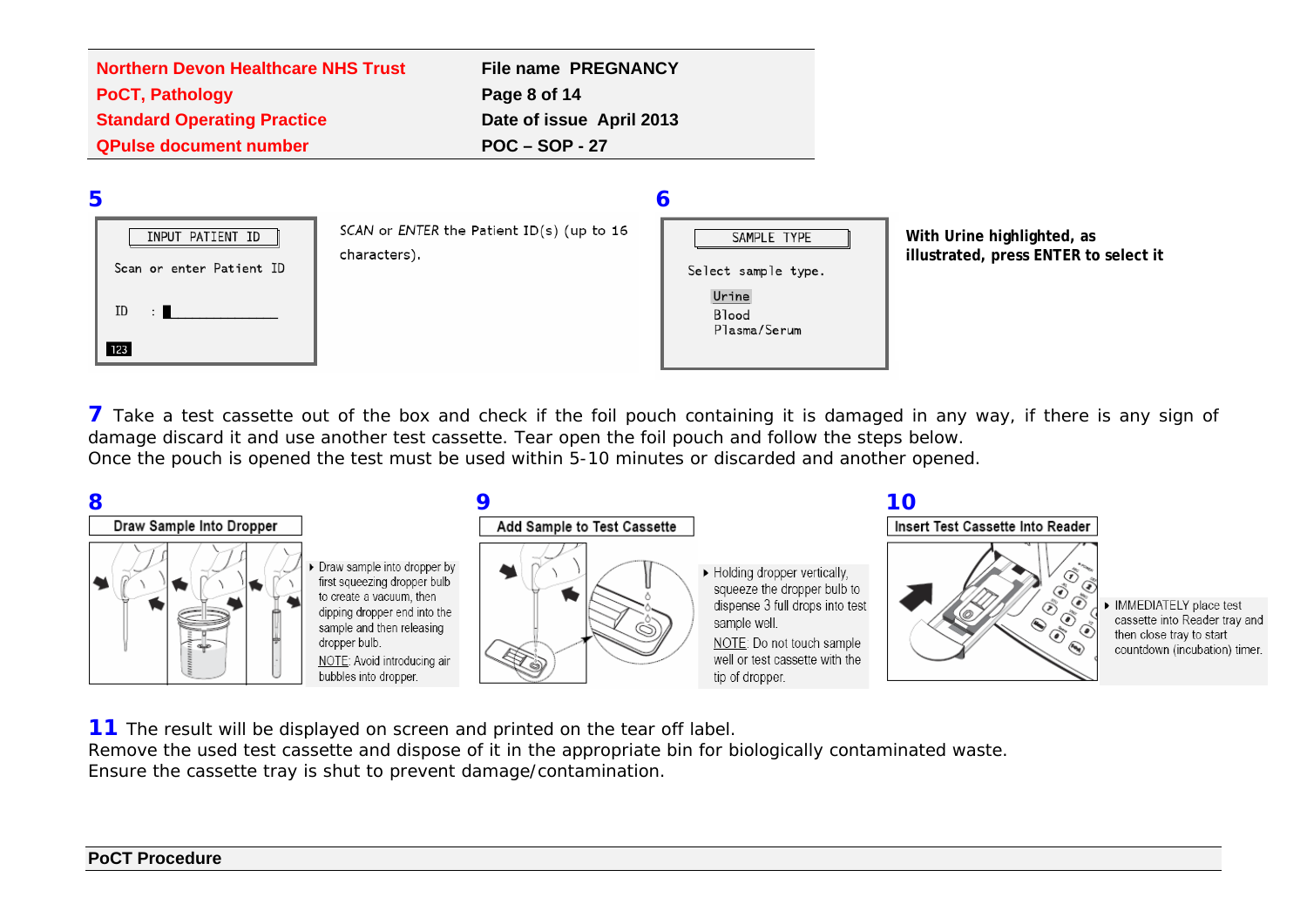| <b>Northern Devon Healthcare NHS Trust</b> | <b>File name PREGNANCY</b> |
|--------------------------------------------|----------------------------|
| <b>PoCT, Pathology</b>                     | Page 9 of 14               |
| <b>Standard Operating Practice</b>         | Date of issue April 2013   |
| <b>QPulse document number</b>              | $POC - SOP - 27$           |

**8.1 APPENDIX B (MANUAL PROCEDURE)**

# Test Procedure - BioSign® hCG Urine Test

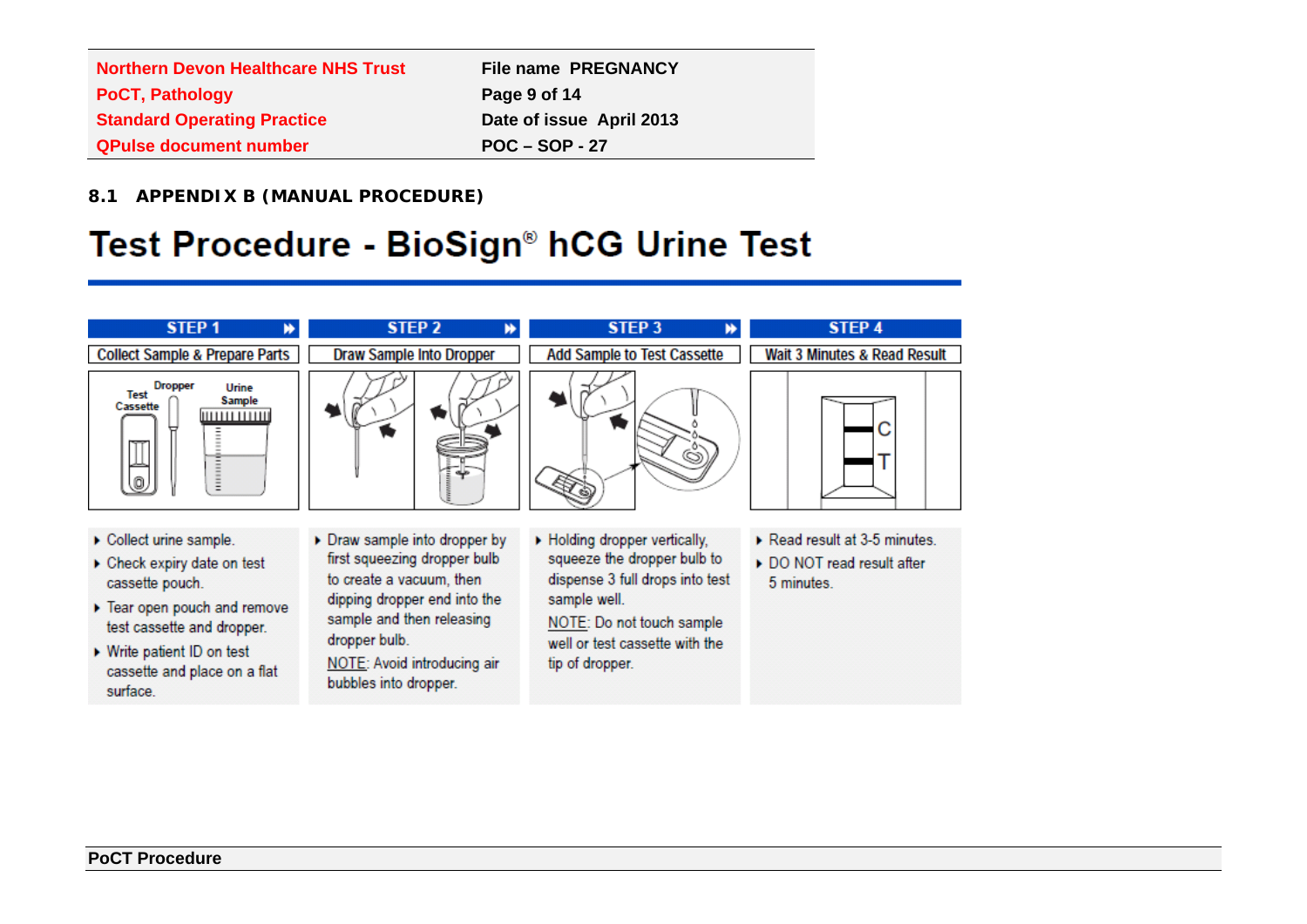| <b>Northern Devon Healthcare NHS Trust</b> | <b>File name PREGNANCY</b> |
|--------------------------------------------|----------------------------|
| <b>PoCT, Pathology</b>                     | Page 10 of 14              |
| <b>Standard Operating Practice</b>         | Date of issue April 2013   |
| <b>QPulse document number</b>              | $POC - SOP - 27$           |

# Reading of Results - BioSign® hCG Urine Test

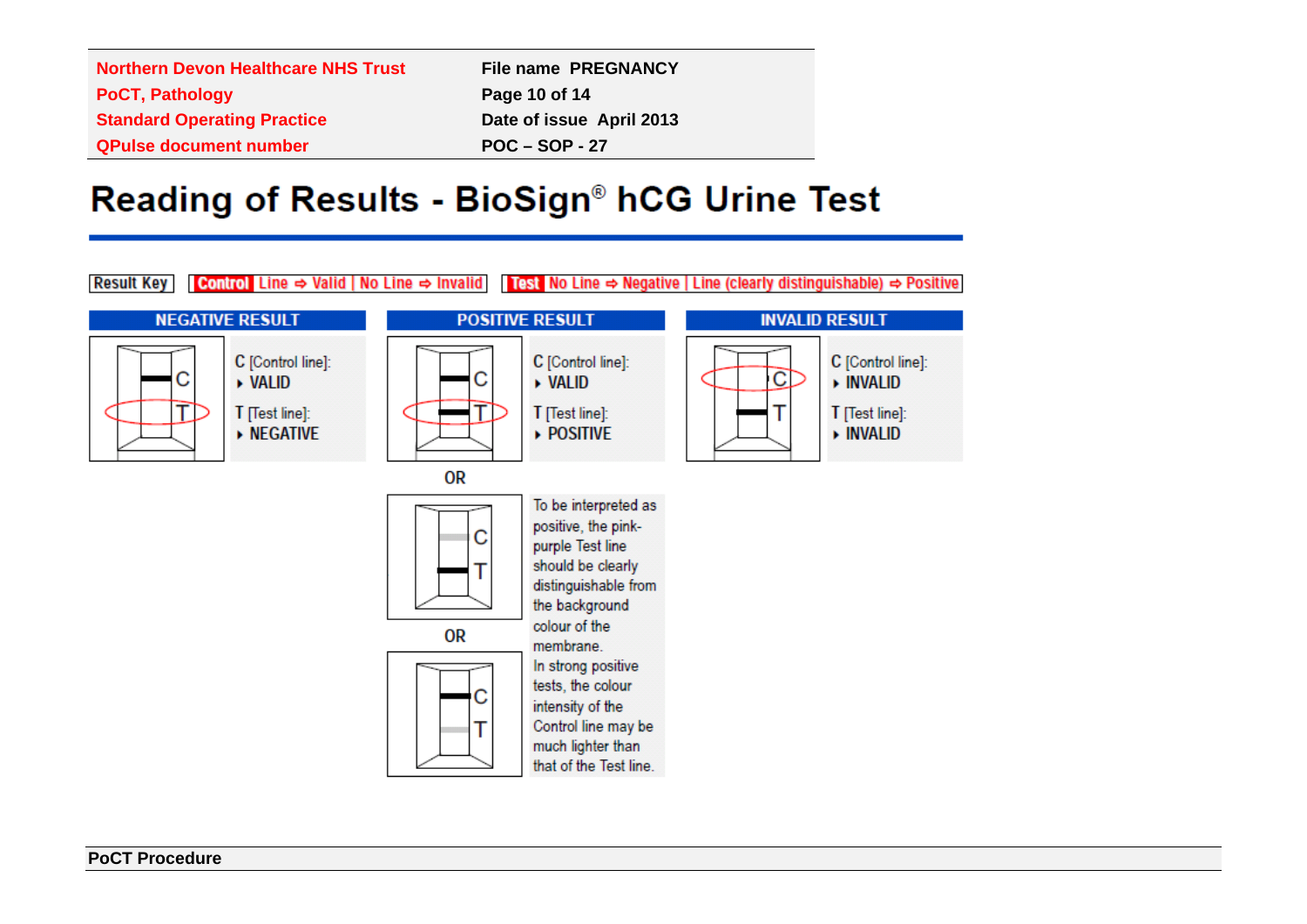# **File name PREGNANCY** Page 11 of 14 Date of issue April 2013 **POC-SOP-27**

#### $8.2$ **APPENDIX C**

**D.51103** 



### Urine Pregnancy Test

For Professional In Vitro Diagnostic Use Only Rapid Immunoassay for the Qualitative Detection of Human Chorionic Gonadotropin in Urine with DXpress" Reader For the Early Detection of Pregnancy

### **PBM**

| CDC Analyte Identifier Code: 9642      |  |
|----------------------------------------|--|
| CDC Test System Identifier Code: 49200 |  |

**BSP-121** 

BSP-121-10

Stock No.

35 Test Kit 10 Test Kit

#### Intended Use

BioSign\* hCG Test is a simple immunoassay for the qualitative detection of burnan chorionic gonadotropin (hCG) in urine for the early confirmation of<br>pregnancy. This test is intended to be used with the DXpress\* Reader.

### **Summary and Explanation**

Human chorionic gonadotropin (hCG) is a glycoprotein hormone produced by change constant produces the placental trophoblastic cells shortly after the implantation of fertilized ovum in the uterine wall.<sup>14</sup> The primary function of hCG is to maintain the corpus luteum during early pregnancy. The appearance of hCG in urine soon after conception and its rapid rise in concentration make it an excellent marker for confirmation of pregnancy. The hormone can be detected in urine as early as 7 to 10 days after conception.<sup>14</sup> The concentration of hCG continues to rise rapidly, frequently exceeding  $100 \,\mathrm{mU/mL}$  by the first missed meastrual period and peaking in the 100,000-200,000 mIU/mL range by 10 to 12 weeks into pregnancy. The hormone is comprised of two non-covalently bound dissimilar subunits containing approximately 30% carbohydrate by weight.' The alpha subunit is structurally similar to other human pituitary glycoprotein hormones, whereas the beta (B) subunit confers unique biological and immunological specificity to the molecule.<sup>6</sup>

### Principle

The BioSign\* hCG Test is a rapid urine test for detecting hCG qualitatively. The test employs a solid-phase, chromatographic immunoassay technology to detect elevated levels of hCG in urine with a high degree of sensitivity. In the test procedure, sample is added to the sample well with a transfer pipette. If hCG is present in the specimen, it will react with the conjugate dye, which binds to the antibody on the membrane to generate a colored line. The DXpress" Reader interprets the test result automatically by comparing the intensity of the test line to the preset cutoff value. The hCG levels greater than or equal to 25 mIU/mL are reported as positive. Samples containing less than 25 mIU/mL are reported as either negative or borderline

### Reagents

The BioSign\* hCG Test kit contains complete reagent components and materials to perform the test.

#### **Materials Provided**

- $\mathbf{BioSign}^{\mathsf{s}}$   $\mathbf{hCG}$  Test: Each device contains mouse monoclonal and goat anti-hCG antibodies
- Disposable dropper
- Package insert

### **Materials Required but Not Provided**

- Specimen cup
- DXpress" Reader

#### Materials Recommended but Not Provided

- Timer
- External positive and negative controls

### Precautions

- · For in vitro diagnostic use only.
- Do not interchange materials from different product lots and do not use beyond the expiration date.
- The test device should remain in its sealed pouch until ready for use.

### **Storage and Stability**

BioSign<sup>®</sup> hCG Test kit is to be stored at 2°C to 30°C (35°F to 86°F) in the sealed pouch

### Specimen Collection and Preparation

- Approximately 110 uL of sample is required for each test
- Specimens containing particulate matter may give inconsistent test results. Such specimens should be clarified by centrifugation prior to assaying.
- Frozen specimens must be completely thawed, thoroughly mixed, and brought to room temperature prior to testing by allowing the specimens to stand at room temperature for at least 30 minutes.
- For optimal early detection of pregnancy, a first morning urine specimen is preferred since it generally contains the highest concentration of hCG of the day. However, randomly collected urine specimens may be used.
- Collect the urine specimen in a clean glass or plastic cup.

### **Specimen Storage**

- If testing will not be performed immediately, the specimens should be refrigerated (2°C to 8°C) for up to 72 hours prior to assay.
- For prolonged storage, specimens should be frozen and stored below -20°C. Frozen specimens must be completely thawed, thoroughly mixed before using. Avoid repeated freezing and thawing.
- If specimens are to be shipped, they should be packed in compliance with Federal regulations covering the transportation of etiologic agents.

#### Procedure

#### **Test Procedure Summary**

The procedure consists of adding the specimen to the sample well in the device, inserting the device into the DXpress\* Reader and following the instructions to get the result.

#### **Procedural Notes**

- Allow the dropper to fill with sample without air bubbles.
- Handle all specimens as if capable of transmitting disease.
- After testing, dispose of the BioSign\* device, and the specimen dispenser following good laboratory practices. Consider each material that comes in contact with specimen to be potentially infectious.

#### Using Dxpress™ Reader

For complete instructions, including installation and start up, refer to the DXpress" Reader User Manual. Operators must consult the DXpress" Reader User Manual prior to use and become familiar with the processes and quality control procedures.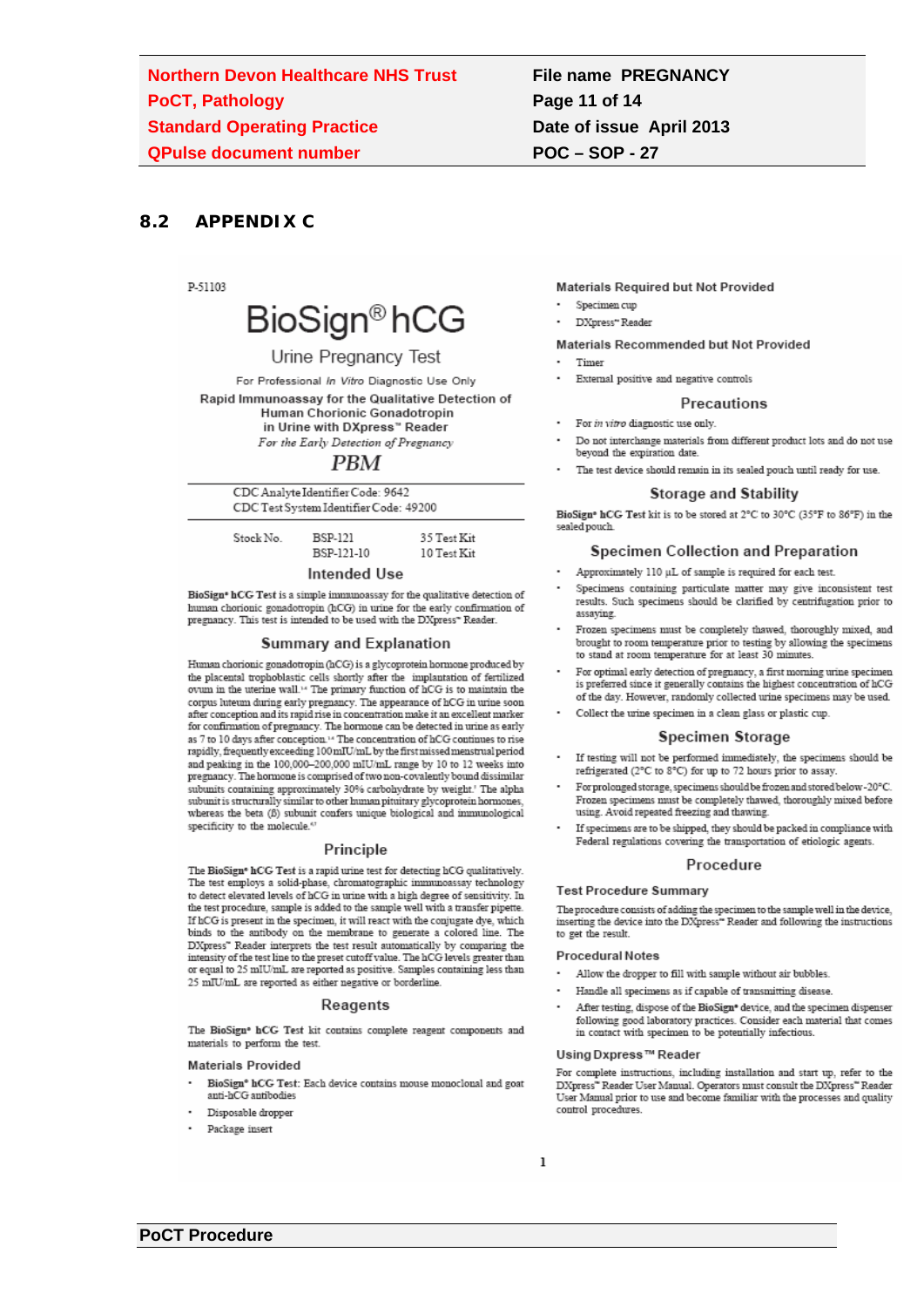# **Northern Devon Healthcare NHS Trust PoCT, Pathology Standard Operating Practice QPulse document number**

### Performing Self Check

Each time the DXpress" Reader is turned on, Self Check is automatically performed and the operator may then proceed to Calibration QC. If the DXpress" Reader is left on or in power save mode, the operator should perform Self Check daily, as follows:

| From the Main Menu, select: | [2] RUN QC     |
|-----------------------------|----------------|
| Then select                 | [1] SELF CHECK |

Self Check takes about 15 seconds. PASS or FAIL results will be displayed/ printed when testing is completed. All Self Check items should pass before testing patient samples

Note: Perform Calibration QC in accordance with your laboratory procedures. Consult the DXpress\* Reader User Manual for more information

#### **Testing Patient Samples**

Patient samples may be tested using the DXpress" Reader Scheduler mode, as described below. To use other modes (batch mode or read-now mode) consult the DXpress" Reader User Manual.

- 1. Open the pouch and remove the test device.
- Write the patient ID on the test device.
- Place the test device on a level surface.
- 2. Enter test information in the DXpress" Reader:
- From the Main Menu, select [1] RUN PATIENT.
- Scan lot number barcode from the box or pouch.
- Confirm test device information and lot number as displayed on the screen and press ENTER.
- Scan or enter the Operator ID
- Scan or enter the Patient ID
- From the Incubation Time window, select SCHEDULER.
- 3. Add patient sample to the test device by holding the dropper in a vertical position and adding 3 drops of sample into the sample well. Press ENTER on the Dxpress™ Reader.



- 4. Place the test device in the Reader tray, and close the tray.
- 5. After 5 minutes of incubation the DXpress\* Reader will automatically display the results on the screen.
- Results may be printed by pressing PRINT button.
- At this point the test device may be removed and appropriately discarded.

# **File name PREGNANCY** Page 12 of 14 Date of issue April 2013 **POC-SOP-27**

### **Interpretation of Results**

### Positive

The instrument will automatically determine the result as positive if the test line intensity is greater than or equal to  $25\,\mathrm{mIU}$  hCG/mL and confirm that the control line intensity meets the minimum requirement.

### Negative

The instrument will automatically determine the result as negative if the test line intensity is less than 25 mIU hCG/mL and confirm that the control line is present (valid test).

#### **Borderline Results**

Samples reported as borderline are considered indeterminate and the operator is advised to repeat the test with a new specimen obtained 48-72 hours later.

### Invalid

The instrument will automatically determine if a procedural error has occurred by confirming that the control line is not present (invalid test)

If the result is invalid, the sample should be retested with a new device. If the problem persists, contact your local distributor of PBM.

#### **Limitations**

- The result cannot be interpreted visually. The result can only be read by the DXpress" Reader.
- An extremely low concentration of hCG during the early stage of pregnancy can give a negative result. In this case, testing of another specimen obtained at least 48 hours later is recommended
- A false negative result could be possible in case of ectopic pregnancy due to the fact that the concentration of hCG level tends to be lower than those with a normal pregnancy.<sup>1</sup>
- Low levels of hCG have been reported in non-pregnant females with no<br>history of ectopic pregnancy, trophoblastic disease or germ-cell tumors." In the case of Borderline test results testing of another specimen obtained at least 48 hours later is recommended.
- The hCG level may remain detectable for several weeks after normal delivery, delivery by caesarean section, spontaneous abortion, or therapeutic abortion.<sup>1</sup>
- The test is highly sensitive, and specimens which test positive during the initial days after conception may later be negative due to natural termination of the pregnancy. Natural termination occurs in 22% of clinically unrecognized pregnancies and 31% of pregnancies overall.<sup>10</sup> Subsequent testing of a new urine sample after an additional 48 hours is recommended in order to confirm that the hCG level is rising as indicated in a normal pregnancy.
- Elevated hCG levels have been reported in patients with both gestational and nongestational trophoblastic diseases.  $^{\rm 0.9}$  The hCG of trophoblastic neoplasms is similar to that found in pregnancy, so these conditions, including choriocarcinoma and hydatidiform mole, should be ruled out before pregnancy is diagnosed.
- The physician should evaluate data obtained with this kit in light of other clinical information.
- Samples which contain excessive bacterial contamination or which have been subjected to repeated freezing and thawing should not be used because such specimens can give spurious results.
- Degradation of hCG in sample may occur by a certain protease during storage even at 4<sup>\*</sup> C and give a negative test result.
- In rare occasions, persistent low levels of hCG present in men and in non-pregnant women (concentrations 3 to  $100 \,\mathrm{mH/min}$ ) may result in positive results.<sup>11, 1</sup>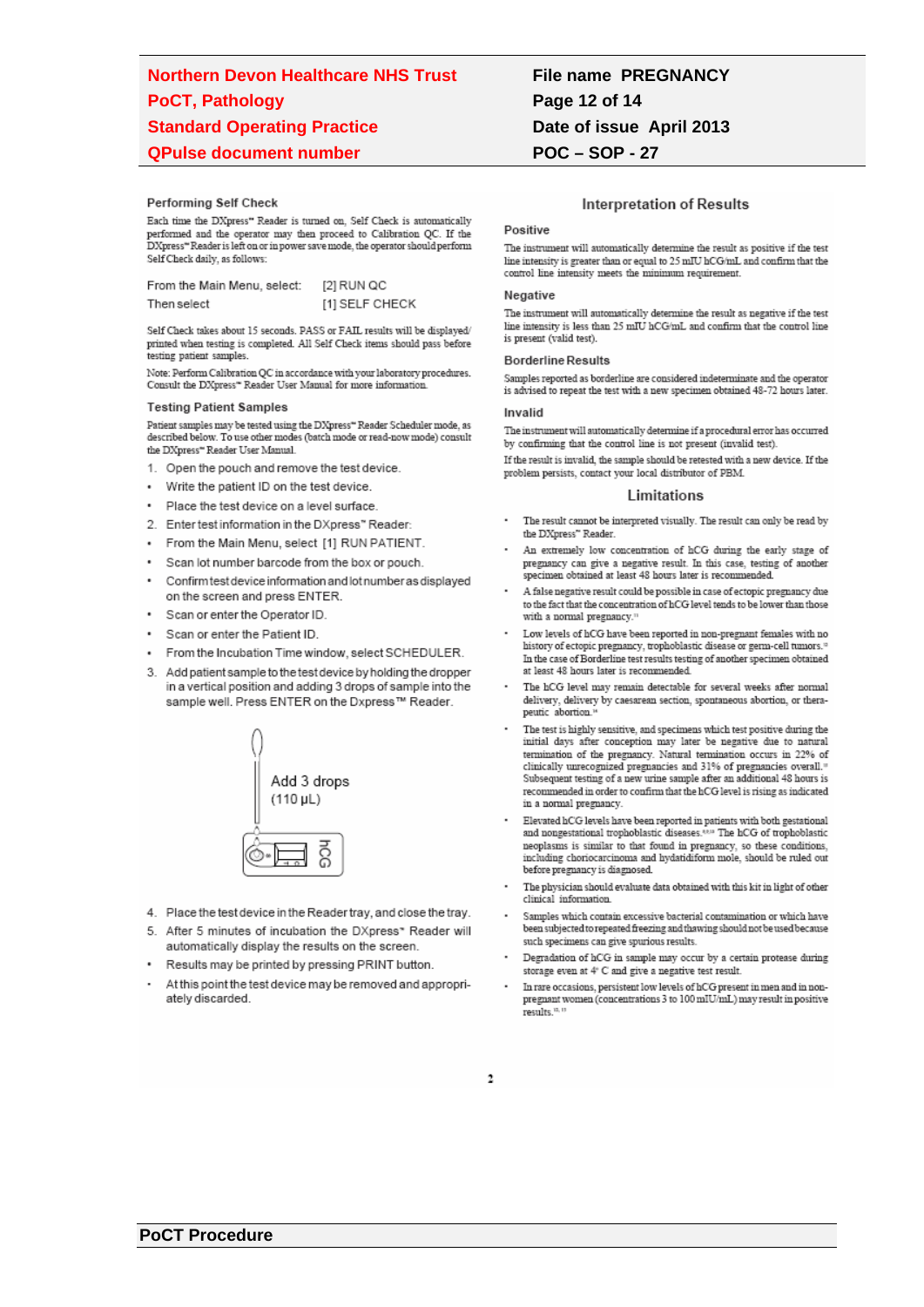### **User Quality Control**

Internal Control: Each BioSign® hCG Test device has a built-in control. The Control line is an internal positive procedural control. A distinct reddishpurple Control line should appear at the C position, indicating an adequate sample volume is used, the sample and reagent are wicking on the membrane, and the reagents at the Control line and the conjugate-color indicator are reactive. In addition, the clearing background in the Result window, by providing a distinct readable result, may be considered an internal negative procedural control. If background color appears in the Result window, which interferes with the result interpretation of the reader, then the result is invalid. If the problem persists, contact PBM for technical assistance.

External Control: External controls may also be used to assure that the reagents are working properly and that the assay procedure is followed correctly. It is recommended that a control be tested before using a new lot or a new shipment of kits as good laboratory testing practice and that users follow federal, state, and local guidelines for quality control requirements. For information on how to obtain controls, contact PBM Technical Services.

### **Expected Values**

BioSign\* hCG Test is capable of detecting hCG level of 25 mIU/mL (calibrated against the WHO 4th International Standard). HCG levels in normal early pregnant women vary and hCG levels often exceed  $100$  mIU/mL by the first day of the missed menstrual period.'The test is usually capable of detecting hCG by the first day of the missed menstrual period.

### **Performance Characteristics**

#### **Comparison Study**

A total of 65 clinical samples were studied. These specimens were assayed with BioSign\* hCG Test and a predicate device according to the respective test's protocol. The summary of the results is shown in Table 1.

#### Table 1. BioSign<sup>®</sup> vs. Predicate Device

| BioSign <sup>®</sup> hCG |          |          |            |          |       |
|--------------------------|----------|----------|------------|----------|-------|
|                          |          | Positive | Borderline | Negative | Total |
| Predicate                | Positive | 37       |            | 0        | 38    |
| Device                   | Negative | 0        |            | 26       | 27    |
|                          | Total    | 37       | o          | 76       | 65    |

Two samples gave discrepant results between BioSign\* hCG and the predicate devices. These two samples contained hCG, but the amount of hCG present in these samples was less than 25mIU/mL. The BioSign<sup>®</sup> hCG gave borderline (indeterminate) results for these two samples, while the predicate device gave 1 positive and 1 negative result for these two samples.

All discrepant samples had less than 25 mIU/mL hCG. BioSign® hCG Test gave correct results (borderline or negative) for all these samples.

#### Sensitivity

To evaluate analytical sensitivity of BioSign® hCG Test, the following experiment was performed.

Pooled negative from non-pregnant people was spiked with hCG at several levels. Each level was tested 20 times with two lots. The result is summarized in Table 2.

This data supports that BioSign\* hCG Test detects hCG concentrations equal to or greater than 25 mIU/mL (calibrated to the WHO 4th International Standard).

# **File name PREGNANCY** Page 13 of 14 Date of issue April 2013 **POC-SOP-27**

### Table 2. BioSign® hCG Sensitivity Study

| $hCG$ (mIU/mL) | Percent Positive (N) |  |
|----------------|----------------------|--|
| 0              | 0                    |  |
| 3              | 0                    |  |
| 5              | 0                    |  |
| 10             | 0                    |  |
| 15             | 30(6)                |  |
| 20             | 80(16)               |  |
| 25             | 100 (20)             |  |
| 40             | 100 (20)             |  |

#### **Precision Study**

The precision of BioSign® hCG Test was determined by carrying out the test with hCG spiked into pooled negative samples. Four levels of hCG concentration were tested for three days with 2 lots and three DXpress readers. There were no significant differences between readers, between days or between lots. Table 3 shows the precision data combining all repeated tests.

#### Table 3. Summary of Precision Study Data

| hCG Conc. | Total No. | No. of   | No. of     | No. of   | % Correct |  |
|-----------|-----------|----------|------------|----------|-----------|--|
| (mIU/mL)  | Tested    | Positive | Borderline | Negative | Results   |  |
| 0         | 180       | 0        | 0          | 180      | 100       |  |
| 5         | 180       | 0        |            | 177      | 98.3      |  |
| 25        | 180       | 179      |            | 0        | 99.4      |  |
| 40        | 180       | 180      | 0          | 0        | 100       |  |

#### Physicians' Office Laboratory Evaluation

Reproducibility of BioSign® hCG test results was evaluated at three physicians' office laboratories using a total of 120 blind control samples. Each panel consisted of five negative (-) samples, five at 5 mIU/mL, five at 25 mIU/mL, and five at 100 mIU/mL hCG. The results obtained at each site agreed 100% with expected results.

### Specificity

The assay is free from interference with other commonly known homologous hormones when tested at the levels specified below.

### Homologous Hormones

| hFSH | 1000 mIU/mL |
|------|-------------|
| hLH  | 300 mIU/mL  |
| hTSH | 1000 uIU/mL |

#### **Interfering Substances**

Potentially interfering substances were prepared at the following concentrations containing either 0 or 25 mIU/mL hCG. These samples were tested with the BioSign\* hCG Test. No interference was found (Table 4) at these concentration

Table 4. Interfering Substances and Concentrations Tested

| Substance Added      | <b>Concentration Added</b> |  |
|----------------------|----------------------------|--|
| Acetaminophen        | 20 mg/dL                   |  |
| Acetylsalicylic Acid | 20 mg/dL                   |  |
| Ampicillin           | 20 mg/dL                   |  |
| Ascorbic Acid        | 20 mg/dL                   |  |
| Atropine             | $20 \,\mathrm{mg/dL}$      |  |
| Caffeine             | $20 \,\mathrm{mg/dL}$      |  |
| Gentisic Acid        | $20$ mg/dL                 |  |